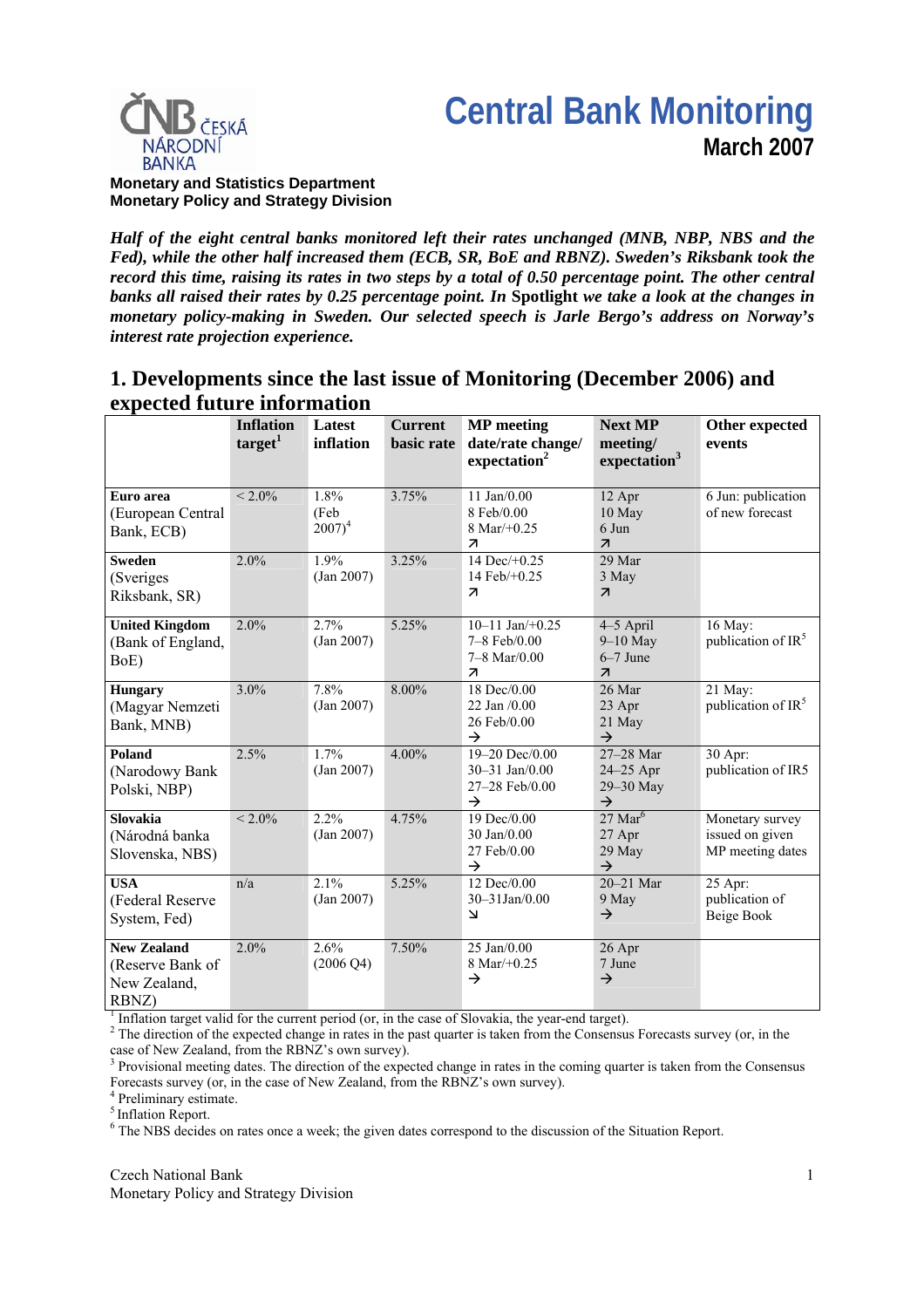# **2. News**

#### **[Slovenia joins the euro area…](http://www.ecb.int/press/pr/date/2007/html/pr070102.en.html)**

On 1 January, the euro was introduced in Slovenia. Slovenia thus became the 13th EU Member State to adopt the single currency and hence the first of the new Member States to join the European Economic and Monetary Union. As a result of the adoption of the euro by Slovenia, Banka Slovenije is now a full member of the Eurosystem, with the same rights and obligations as the 12 national central banks of the other EU Member States that have adopted the euro. In accordance with Article 49 of the Statute of the European System of Central Banks and of the European Central Bank, Banka Slovenije paid up the remainder of its contribution to the capital of the ECB. Banka Slovenije transferred its contribution to the foreign reserve assets of the ECB.

#### **…[Bulgaria and Romania join the EU…](http://www.ecb.int/press/pr/date/2007/html/pr070102_1.en.html)**

On 1 January 2007, the European Union was enlarged through the accession of two new Member States – Bulgaria and Romania. As from this date, the national central banks of these countries were integrated into the European System of Central Banks (ESCB), and their respective Governors became members of the General Council of the ECB. In addition, experts from these NCBs in the ESCB Committees have member status whenever the committees meet in ESCB composition. Bulgaria joined the EU with the currency board arrangement in place, which it intends to apply until it joins the euro area. A joint [strategy of the government and the central bank for the adoption of the euro](http://ec.europa.eu/economy_finance/about/activities/sgp/country/countryfiles/bg/bg_20062007_en.pdf), drawn up in 2004, assumes Bulgaria's entry into ERM II as soon as possible after EU accession. Romania has been applying inflation targeting combined with a floating exchange rate since 2006. It has not yet prepared a euro adoption strategy, because it states in its [Convergence Programme](http://ec.europa.eu/economy_finance/about/activities/sgp/country/countryfiles/ro/ro20062007_en.pdf) that considering the need to implement reforms it will not be able to join ERM II sooner than 2012.

#### **…[the ECB sets a new key for subscriptions to its capital](http://www.ecb.int/press/pr/date/2007/html/pr070102_2.en.html)…**

Pursuant to Article 29 of the Statute of the ESCB and of the ECB, the shares of the national central banks in the ECB's capital key are weighted according to the shares of the respective Member States in the total population and the gross domestic product of the EU, in equal measure, as notified to the ECB by the European Commission. These weights are adjusted every five years and whenever new Member States join the EU. On 1 January 2007 the ECB's capital key was changed on account of the Bulgarian National Bank and Banca Natională a României joining the European System of Central Banks (ESCB). In accordance with Article 49.3 of the Statute of the ESCB, the ECB's subscribed capital is automatically increased when a new Member State joins the EU and its national central bank joins the ESCB. Therefore, on 1 January 2007 the subscribed capital of the ECB increased to EUR 5,761 million.

#### **…and [Cyprus](http://news.bbc.co.uk/2/hi/business/6357551.stm) and [Malta](http://www.timesofmalta.com/core/article.php?id=253523) request Convergence report**

Cyprus (13 February) and Malta (27 February) officially applied to join the euro area on 1 January 2008. By May 2007, the European Commission and the ECB will draw up an extraordinary convergence report for these countries, which will assess whether Cyprus and Malta fulfil the conditions for the adoption of the single currency.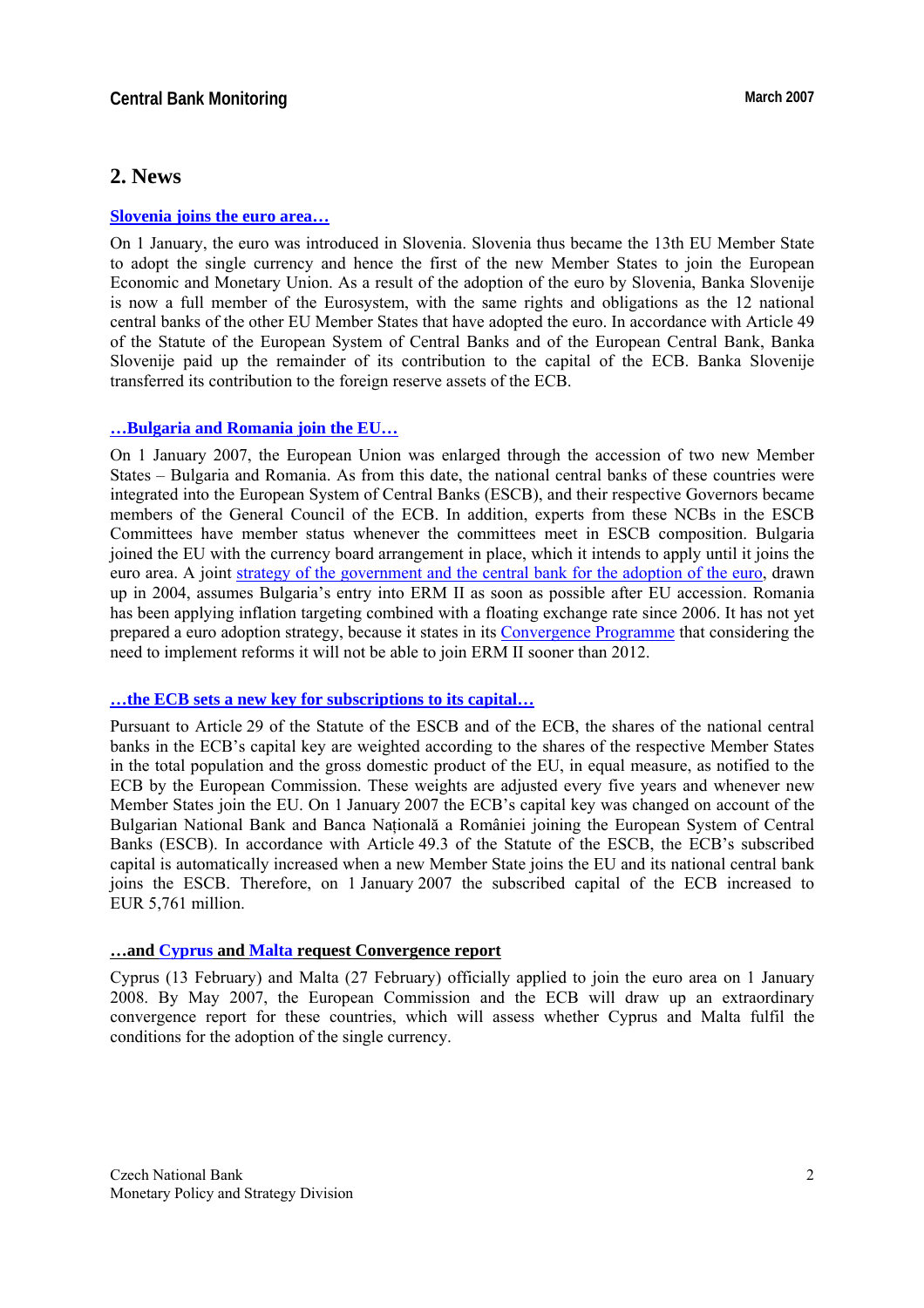## **[Sveriges Riksbank starts publishing forecast of monetary policy rates](http://www.riksbank.com/templates/Page.aspx?id=23688)**

At its meeting on 16 January 2007, the Executive Board adopted some measures to enhance monetary policy transparency and effectiveness. As of February 2007, the previous Inflation Report has been renamed the Monetary Policy Report, which has a different structure and a partly revised content. The interest rates in the previous forecast derived from market yield curves have been replaced by the Riksbank's own projection of monetary policy rates based on the current forecast and the Executive Board's current view of the future interest rate path. See Spotlight for more details of these changes.

## **[UK's MPC celebrates 10th birthday](http://www.bankofengland.co.uk/publications/other/monetary/treasurycommittee/mpc/tsc070219.pdf)**

Ten years ago, in June 1997, monetary policy-decision making in the United Kingdom was delegated to a newly established Monetary Policy Committee (MPC). A publication released to mark this occasion charts the history of UK monetary policy, focusing on the changes that followed the creation of the MPC.

## **[The NBP has new president…](http://www.nbp.pl/homen.aspx?f=en/onbp/organizacja/cv/prezes_zyciorys.html)**

On 10 January 2007, the lower house of the Polish parliament appointed Sławomir Skrzypek as the new President of the Polish central bank. In 2002–2005, Mr Skrzypek was Deputy Mayor of Warsaw, responsible, *inter alia*, for financial policy, investment projects and corporate governance. As from December 2005, he worked in management boards and supervisory boards of commercial banks. In May 2006 he became Chairman of the Supervisory Board of Polish Television.

## **[…and is to publish more information from MPC meetings](http://www.nbp.pl/en/aktualnosci/2007/mpc_310107_mpc.pdf)**

Starting from the January Inflation Report, the chapter on monetary policy offers a more detailed account of discussions at MPC meetings. Starting from May 2007, the minutes of MPC meetings will be published and the format of the press release published after the meeting will be modified.

## **[Ben Bernanke – globalisation significantly affects U.S. inflation process](http://www.federalreserve.gov/boarddocs/speeches/2007/20070302/)**

In a speech given on 2 March 2007 at the Fourth Economic Summit at the Stanford Institute, the Fed Chairman discussed the implications of globalisation for monetary policy, financial markets and inflation in the USA. He concludes that globalisation has not reduced the ability of the Fed to influence financial conditions and to conduct monetary policy in the USA. On the other hand, it significantly affects inflation. Increasing imports of manufactured goods from China, India and other developing countries are stabilising or reducing some consumer prices, but the developments in these countries are dramatically increasing global prices of energy and other commodities.

## **[RBNZ mulls mortgage interest levy](http://www.rbnz.govt.nz/monpol/about/2950448.html)**

The RBNZ and the Treasury have jointly prepared a report discussing the possibility of using additional demand management instruments. The RBNZ is in a specific situation where it faces high domestic demand as a result of rising property prices and is thus being forced to maintain a high level of interest rates. However, in an environment of low interest rates in other global economies, this is tending to lift the exchange rate of the New Zealand dollar, which has an adverse effect on the tradables sector. The RBNZ is thus considering the possibility of introducing a special mortgage interest levy. Such a tax could be used only under such exceptional circumstances as an additional demand management instrument and might help reduce fluctuations in key interest rates and the exchange rate.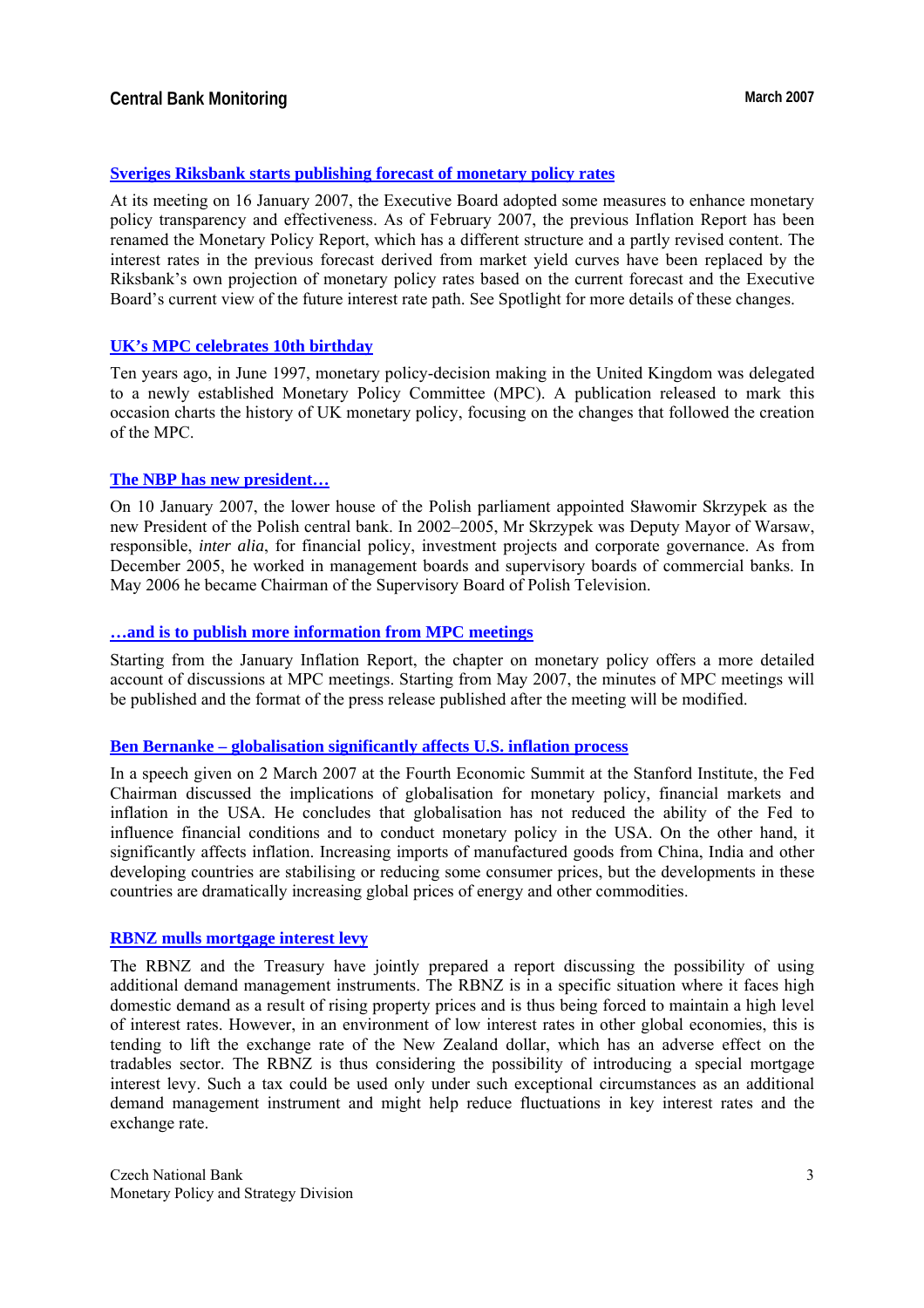# **3. Spotlight: Changes in monetary policy-making in Sweden**

At its meeting on 16 January 2007, the Riksbank Executive Board adopted several measures heading partly along the same route as the recommendations made in the report ["An Evaluation of Swedish](http://www.riksdagen.se/upload/Dokument/utskotteunamnd/200607/FiU/200607_RFR1_eng.pdf)  [Monetary Policy between 1995 and 2005"](http://www.riksdagen.se/upload/Dokument/utskotteunamnd/200607/FiU/200607_RFR1_eng.pdf) written by [Francesco Giavazzi](http://www.igier.uni-bocconi.it/whos.php?vedi=403&tbn=albero&id_doc=177) and [Frederic Mishkin](http://www.federalreserve.gov/bios/mishkin.htm) in 2006 and commissioned by the Swedish parliament's (Riksdag) Committee on Finance in November 2005 (see the December issue of Central Bank Monitoring). However, no direct link between the report and any of the adopted measures was mentioned. On the contrary, the Riksbank had announced its intention to publish its own interest rate forecast before the evaluation was published.

On 22 February 2007, the Executive Board sent a [detailed written response](http://www.riksbank.com/pagefolders/29349/070222_eng.pdf) to the evaluation to the Committee on Finance. The Board states that the Riksbank is positive to most of the recommendations proposed in the report, adding that it had started developing the measures ahead of the publication of the evaluation. The Riksbank rejected only two of the recommendations:

- persistent undershooting or overshooting of the inflation target should be compensated by a subsequent deliberate overshooting or undershooting of the corresponding amount;
- the inflation target should be defined in terms of a price index other than the CPI.

A [speech](http://www.riksbank.com/templates/Page.aspx?id=23966) on the issue was given by the Riksbank Governor Stefan Ingves in the Riksdag Committee on Finance.

The measures adopted by the Executive Board can be summed up as follows:

- Starting from February 2007, the Inflation Report has been renamed the Monetary Policy Report. [The first Monetary Policy Report](http://www.riksbank.com/upload/Dokument_riksbank/Kat_publicerat/Rapporter/2007/PPR_07_01_eng.pdf) was published on 15 February 2007.
- The interest rates in the existing forecast derived from market yield curves have been replaced by the Riksbank's own projection of monetary policy rates, based on the current forecast and the Executive Board's current view of the future path of interest rates.
- Starting from February, the Executive Board can thus change the interest rate forecast generated by the Riksbank's forecasting system. To this end, the *printed* version of the Monetary Policy Report will be published two days after the Executive Board meeting. The *Internet version* of the Monetary Policy Report will be published as previously, on the day following the Executive Board meeting.
- The repo rate path thus constructed is published in the Monetary Policy Report in fan chart form with a three-year horizon and also in the form of a table for individual quarters.
- Compared to the previous Inflation Report, the content and structure of the Monetary Policy Report have been changed to enhance the effectiveness and transparency of communication. A page of information on monetary policy in Sweden has been inserted before the Contents section. The report opens with the minutes of the preceding Executive Board meetings. Chapter 1 of the report discusses the forecast and its revision compared to the previous report. Chapter 2 deals with alternative scenarios and risks. Chapter 3 assesses the current economic situation. The colour of the cover has been changed from white to green.
- The [minutes](http://www.riksbank.com/templates/Page.aspx?id=24057), which will be published as previously about two weeks after the meeting, contain a detailed passage on the discussion of the future repo rate path. Reservations expressed about the rate forecast are not published with names, as is the case with the voting on the current rate setting.